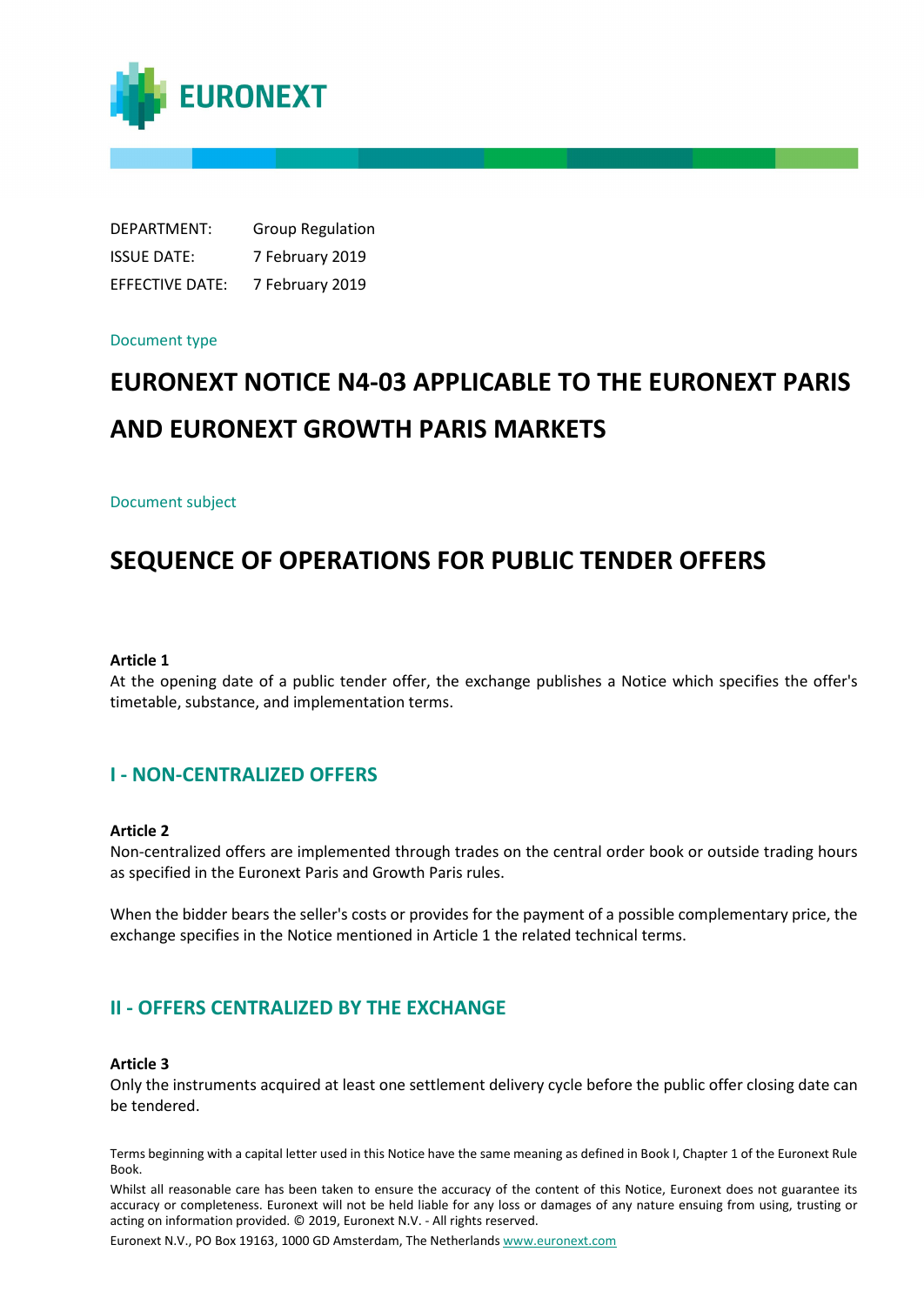#### **Article 4**

Custodians that have received orders to tender securities to the public offer must notify the exchange of the number of financial instruments tendered within the deadline specified in the Notice mentioned in Article 1.

The tender orders sent to the exchange by custodians must be submitted through the centralization system Score (defined hereinafter), in concordance with the conditions and timeframe published in the Notice mentioned in Article 1.

#### **Article 5**

It is imperative that custodians instruct the exchange's Euroclear France account for the number of instruments tendered on the same day that the tender orders are submitted into the centralization system.

#### **Article 6**

The exchange notifies the *Autorité des marchés financiers* of the number of securities tendered to the offer.

#### **Article 7**

Following the formal announcement of the tender offer results by the *Autorité des marchés financiers*, the exchange delivers to the bidder the securities tendered to and accepted within the offer, and returns, if need be, the non-accepted securities to the custodians.

The exchange credits the custodians of the cash amount and/or as the case may be the securities delivered in consideration, on the business day of the cash delivery by the bidder and/or the delivery of the securities on the Euroclear France account of the exchange.

In the event the specificities of the offer do not allow to follow the aforementioned process, the exchange will communicate the alternative mode to be followed.

#### **Article 8**

When the bidder bears the sellers' costs, the exchange indicates in the Notice mentioned in Article 1, terms of the relevant reimbursement as well as it handles the settlement of the custodians.

# **III – USE OF CENTRALIZATION SYSTEM SCORE**

#### **Article 9**

The centralization system Score allows Euroclear France participants and market members to submit clients orders for public offers the centralization of which is handled by the exchange.

#### **Article 10**

In the event of a public tender offer the characteristics of which would not allow use of the centralization system Score, the exchange will communicate in a Notice the specific centralization terms for that offer.

#### **Article 11**

Use of the centralization system Score is subject to the acceptance of its general terms of use.